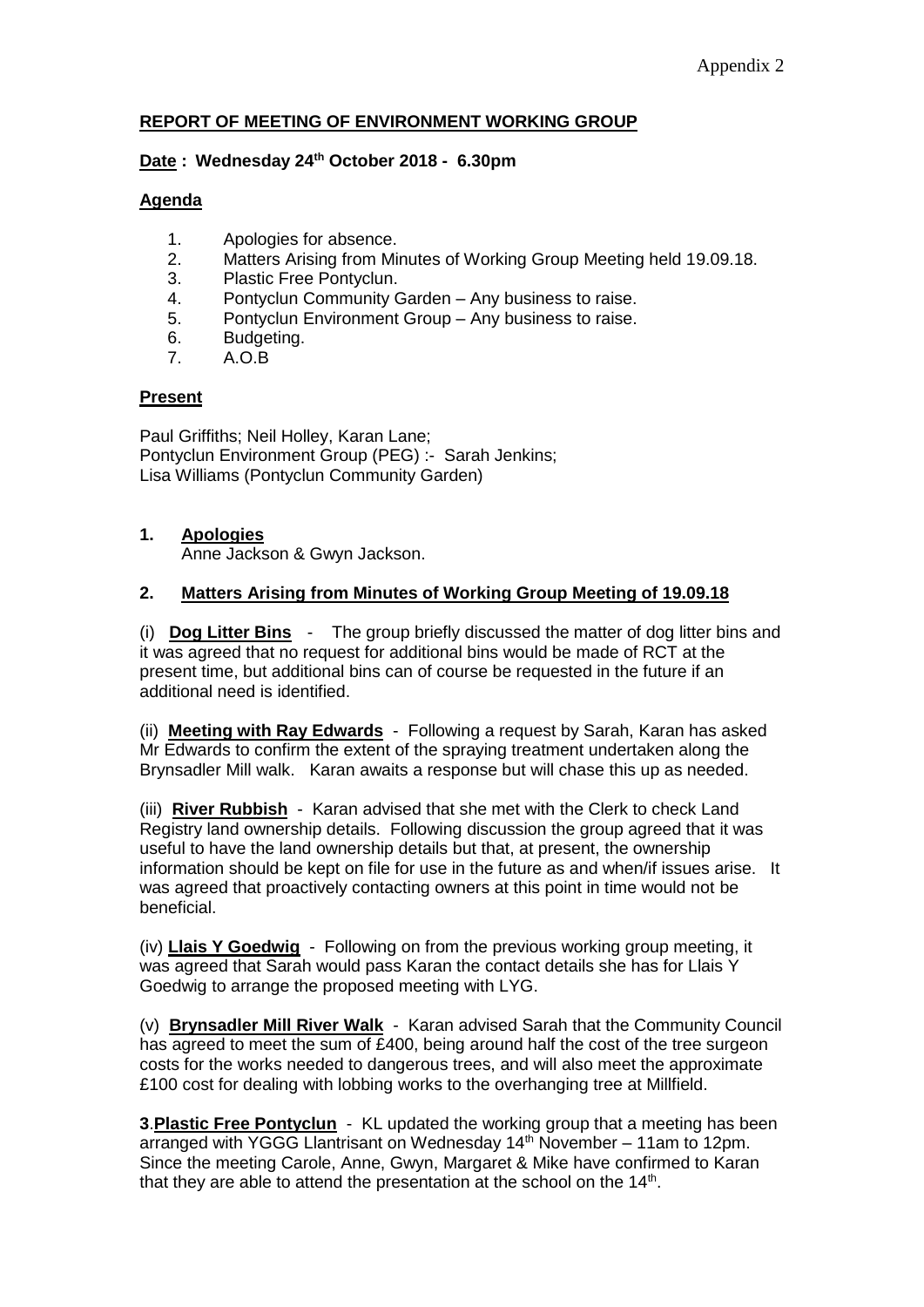**4**. **Pontyclun Community Garden** - Lisa explained about the most recent issues the Community Garden Group have been experiencing with neighbouring owner/occupiers, and in particular with one neighbour. In summary, the situation has deteriorated to a point whereby some members of the garden group are no longer comfortable to work at the garden site. Also, one neighbour in particular is "stirring up" problems for the group with other neighbours which has made the situation worse. Initial suggestions were made that perhaps the Community Council could grant some form of agreement to the garden so that if/when the site of the garden is moved any future challenges could, hopefully, be quickly resolved. Investigation of the Community Council's legal position needs to happen first before any firm decisions on the nature of any agreement with the garden group can be made. After some discussion of the problems the following actions were agreed :-

- 1. Lisa/Pontyclun Community Garden will discuss the possibility of moving the location of the garden. Moving the garden to near the boundary fencing of the park along Cowbridge Road (perhaps more towards the play area) was discussed at the meeting as an initial suggestion as this would have the advantage of making the garden more visible from outside of the park.
- 2. Karan will ask the Clerk for a copy of the lease that the Community Council have with RCT Council for the park land as the terms and conditions of the lease need to be checked to make sure that any plans for the garden will not breach any lease covenants/obligations.

## **5. Pontyclun Environment Group** -

(i) Sarah provided the group with suggested heads of terms for a revised lease between the Community Council and Pontyclun Environment Group. Some slight amendments to the version of the heads of terms provided were agreed at the meeting. Following the meeting Sarah has e-mailed Karan a revised version and a copy is attached to this report.

**Action** :- The Council should consider the proposed heads of terms and decide how it wishes to progress the matter (e.g: is the Council happy for the Working Group to progress the revised lease, with reference to full Council as/when needed?).

(ii) Sarah confirmed that the planned Autumn Clun would be on Sunday 4th November – 10am to 11.30am. Following the meeting, the Autumn Clun was well attended and the weather stayed dry !!!

# 6. **Budgeting**

Paul, Neil and Karan discussed this item of the Agenda after Lisa and Sarah had left the meeting. It was agreed that whilst the working group would make no request for funds for new enterprises, Karan will contact the Clerk to ask the Clerk to give consideration to how the existing tree reserve fund can be replenished. It is hoped that the tree reserve fund could be replenished by means of Council budget management. It is understood that there are no funds in the Council's tree reserve at present.